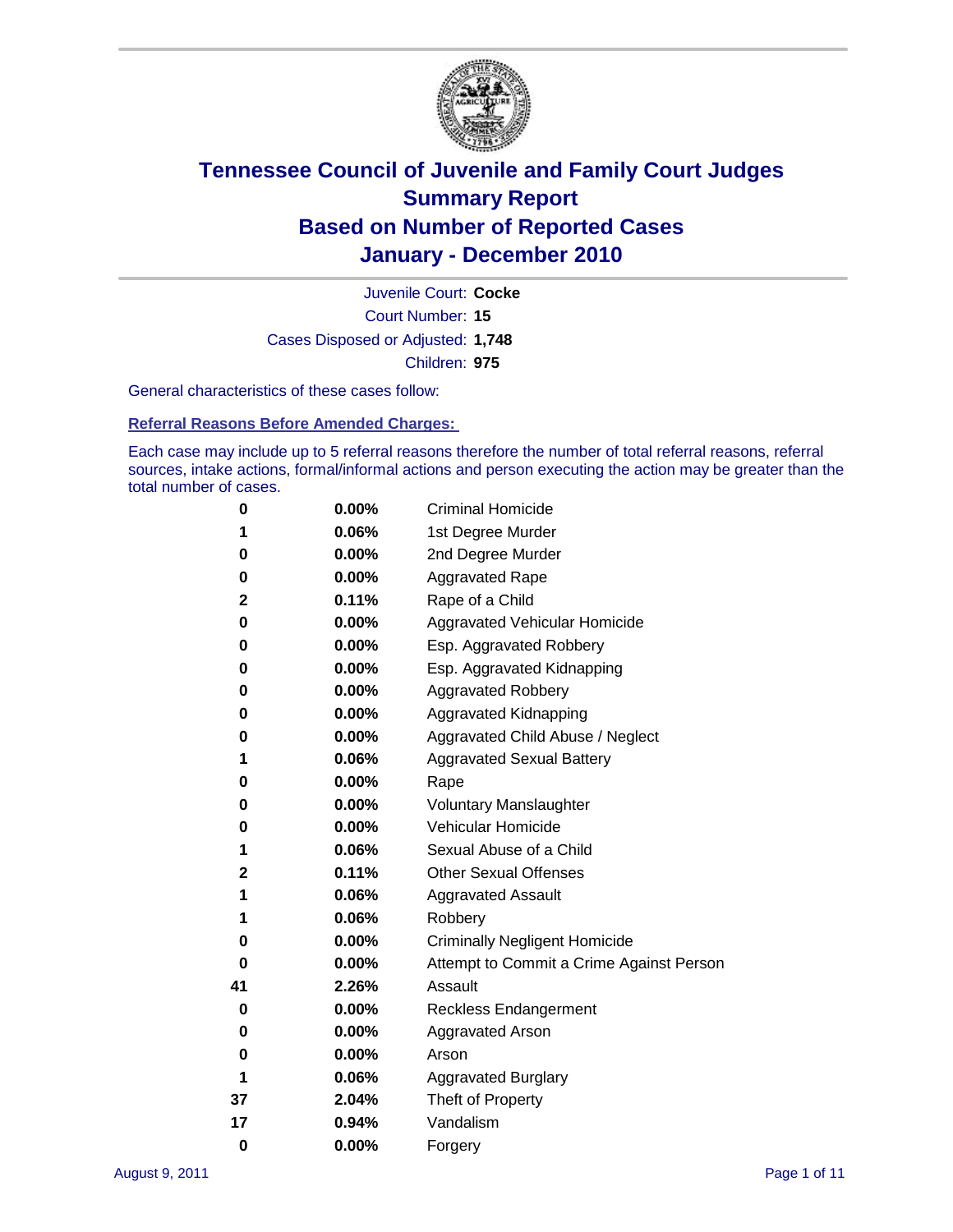

Court Number: **15** Juvenile Court: **Cocke** Cases Disposed or Adjusted: **1,748** Children: **975**

#### **Referral Reasons Before Amended Charges:**

Each case may include up to 5 referral reasons therefore the number of total referral reasons, referral sources, intake actions, formal/informal actions and person executing the action may be greater than the total number of cases.

| 0  | 0.00% | <b>Worthless Checks</b>                                     |
|----|-------|-------------------------------------------------------------|
| 0  | 0.00% | Illegal Possession / Fraudulent Use of Credit / Debit Cards |
| 8  | 0.44% | <b>Burglary</b>                                             |
| 0  | 0.00% | Unauthorized Use of a Vehicle                               |
| 0  | 0.00% | <b>Cruelty to Animals</b>                                   |
| 0  | 0.00% | Sale of Controlled Substances                               |
| 7  | 0.39% | <b>Other Drug Offenses</b>                                  |
| 4  | 0.22% | <b>Possession of Controlled Substances</b>                  |
| 0  | 0.00% | <b>Criminal Attempt</b>                                     |
| 3  | 0.17% | Carrying Weapons on School Property                         |
| 0  | 0.00% | Unlawful Carrying / Possession of a Weapon                  |
| 3  | 0.17% | <b>Evading Arrest</b>                                       |
| 0  | 0.00% | Escape                                                      |
| 0  | 0.00% | Driving Under Influence (DUI)                               |
| 5  | 0.28% | Possession / Consumption of Alcohol                         |
| 7  | 0.39% | Resisting Stop, Frisk, Halt, Arrest or Search               |
| 0  | 0.00% | <b>Aggravated Criminal Trespass</b>                         |
| 3  | 0.17% | Harassment                                                  |
| 3  | 0.17% | Failure to Appear                                           |
| 2  | 0.11% | Filing a False Police Report                                |
| 0  | 0.00% | Criminal Impersonation                                      |
| 10 | 0.55% | <b>Disorderly Conduct</b>                                   |
| 2  | 0.11% | <b>Criminal Trespass</b>                                    |
| 0  | 0.00% | <b>Public Intoxication</b>                                  |
| 0  | 0.00% | Gambling                                                    |
| 88 | 4.86% | <b>Traffic</b>                                              |
| 0  | 0.00% | <b>Local Ordinances</b>                                     |
| 8  | 0.44% | Violation of Wildlife Regulations                           |
| 1  | 0.06% | Contempt of Court                                           |
| 40 | 2.21% | Violation of Probation                                      |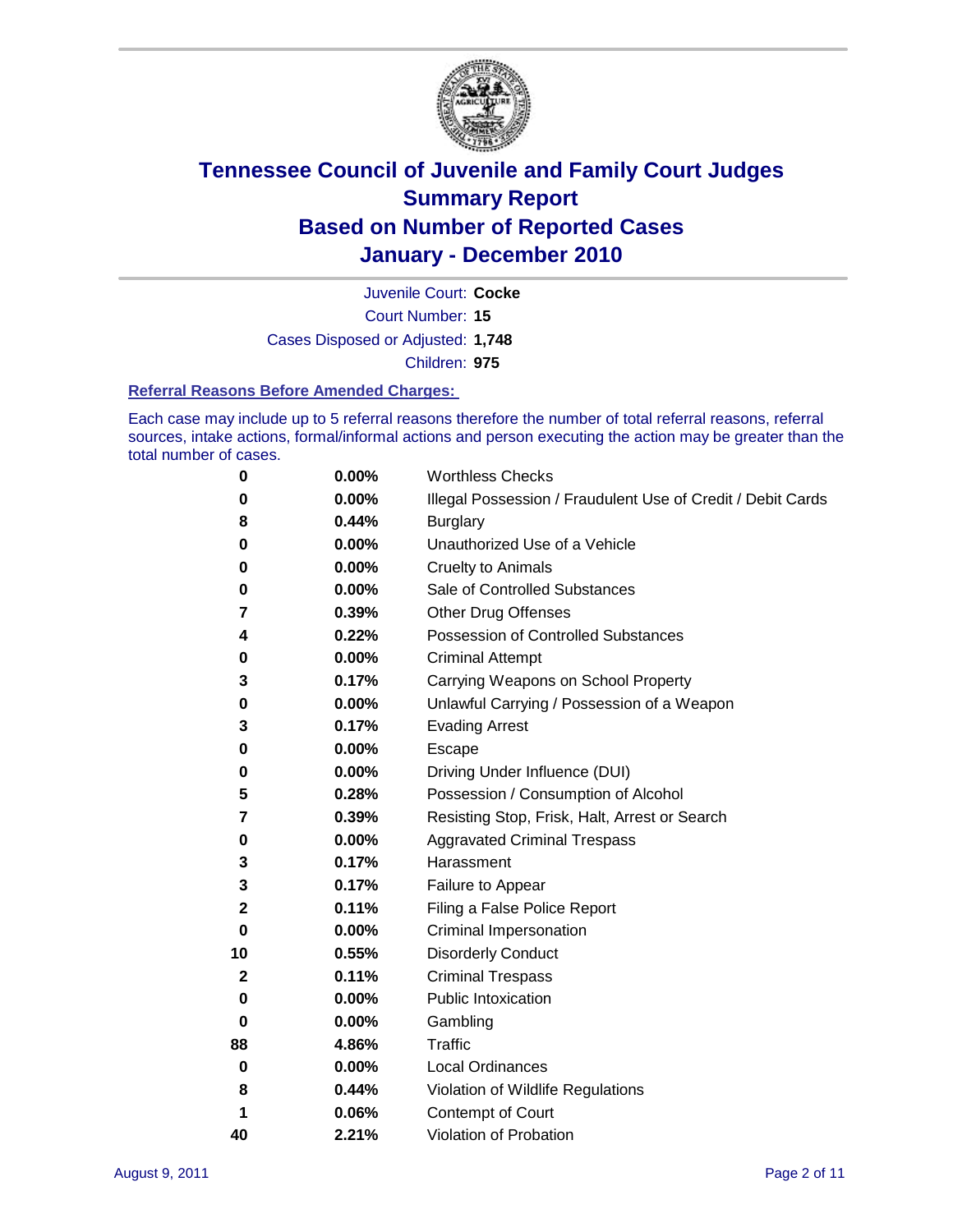

Court Number: **15** Juvenile Court: **Cocke** Cases Disposed or Adjusted: **1,748** Children: **975**

#### **Referral Reasons Before Amended Charges:**

Each case may include up to 5 referral reasons therefore the number of total referral reasons, referral sources, intake actions, formal/informal actions and person executing the action may be greater than the total number of cases.

| 0           | 0.00%    | Violation of Aftercare                 |
|-------------|----------|----------------------------------------|
| 18          | 0.99%    | <b>Unruly Behavior</b>                 |
| 110         | 6.07%    | Truancy                                |
| 21          | 1.16%    | In-State Runaway                       |
| 1           | 0.06%    | Out-of-State Runaway                   |
| 6           | 0.33%    | Possession of Tobacco Products         |
| 0           | $0.00\%$ | Violation of a Valid Court Order       |
| 3           | 0.17%    | Violation of Curfew                    |
| 0           | $0.00\%$ | Sexually Abused Child                  |
| $\mathbf 0$ | 0.00%    | <b>Physically Abused Child</b>         |
| 249         | 13.74%   | Dependency / Neglect                   |
| 16          | 0.88%    | <b>Termination of Parental Rights</b>  |
| $\pmb{0}$   | 0.00%    | <b>Violation of Pretrial Diversion</b> |
| 1           | 0.06%    | Violation of Informal Adjustment       |
| 42          | 2.32%    | <b>Judicial Review</b>                 |
| 0           | $0.00\%$ | <b>Administrative Review</b>           |
| 113         | 6.24%    | <b>Foster Care Review</b>              |
| 108         | 5.96%    | Custody                                |
| 12          | 0.66%    | Visitation                             |
| 43          | 2.37%    | Paternity / Legitimation               |
| 487         | 26.88%   | <b>Child Support</b>                   |
| 0           | $0.00\%$ | <b>Request for Medical Treatment</b>   |
| 0           | $0.00\%$ | <b>Consent to Marry</b>                |
| 283         | 15.62%   | Other                                  |
| 1,812       | 100.00%  | <b>Total Referrals</b>                 |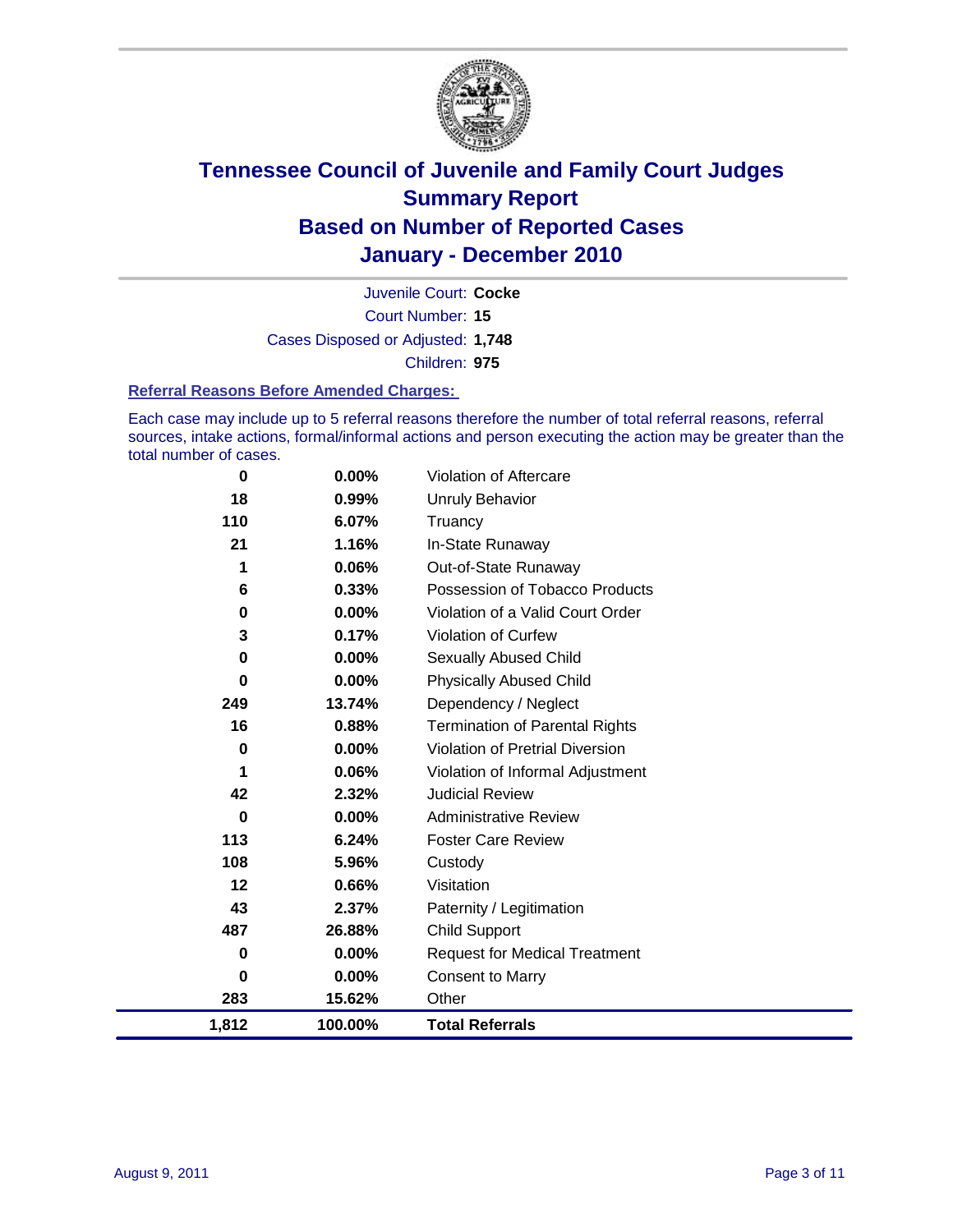

|                            | Juvenile Court: Cocke             |                                   |  |  |  |
|----------------------------|-----------------------------------|-----------------------------------|--|--|--|
|                            | Court Number: 15                  |                                   |  |  |  |
|                            | Cases Disposed or Adjusted: 1,748 |                                   |  |  |  |
|                            | Children: 975                     |                                   |  |  |  |
| <b>Referral Sources: 1</b> |                                   |                                   |  |  |  |
| 262                        | 14.46%                            | Law Enforcement                   |  |  |  |
| 202                        | 11.15%                            | Parents                           |  |  |  |
| 177                        | 9.77%                             | <b>Relatives</b>                  |  |  |  |
| 1                          | 0.06%                             | Self                              |  |  |  |
| 106                        | 5.85%                             | School                            |  |  |  |
| 0                          | 0.00%                             | <b>CSA</b>                        |  |  |  |
| 497                        | 27.43%                            | <b>DCS</b>                        |  |  |  |
| 4                          | 0.22%                             | <b>Other State Department</b>     |  |  |  |
| 0                          | 0.00%                             | <b>District Attorney's Office</b> |  |  |  |
| 50                         | 2.76%                             | <b>Court Staff</b>                |  |  |  |
| 1                          | 0.06%                             | Social Agency                     |  |  |  |
| 5                          | 0.28%                             | <b>Other Court</b>                |  |  |  |
| 7                          | 0.39%                             | Victim                            |  |  |  |
| 3                          | 0.17%                             | Child & Parent                    |  |  |  |
| 42                         | 2.32%                             | Hospital                          |  |  |  |
| 415                        | 22.90%                            | Unknown                           |  |  |  |
| 40                         | 2.21%                             | Other                             |  |  |  |
| 1,812                      | 100.00%                           | <b>Total Referral Sources</b>     |  |  |  |

### **Age of Child at Referral: 2**

| 0   | 0.00%  | Unknown            |
|-----|--------|--------------------|
|     |        |                    |
| 21  | 2.15%  | Ages 19 and Over   |
| 158 | 16.21% | Ages 17 through 18 |
| 159 | 16.31% | Ages 15 through 16 |
| 87  | 8.92%  | Ages 13 through 14 |
| 67  | 6.87%  | Ages 11 through 12 |
| 483 | 49.54% | Ages 10 and Under  |
|     |        |                    |

<sup>1</sup> If different than number of Referral Reasons (1812), verify accuracy of your court's data.

<sup>2</sup> One child could be counted in multiple categories, verify accuracy of your court's data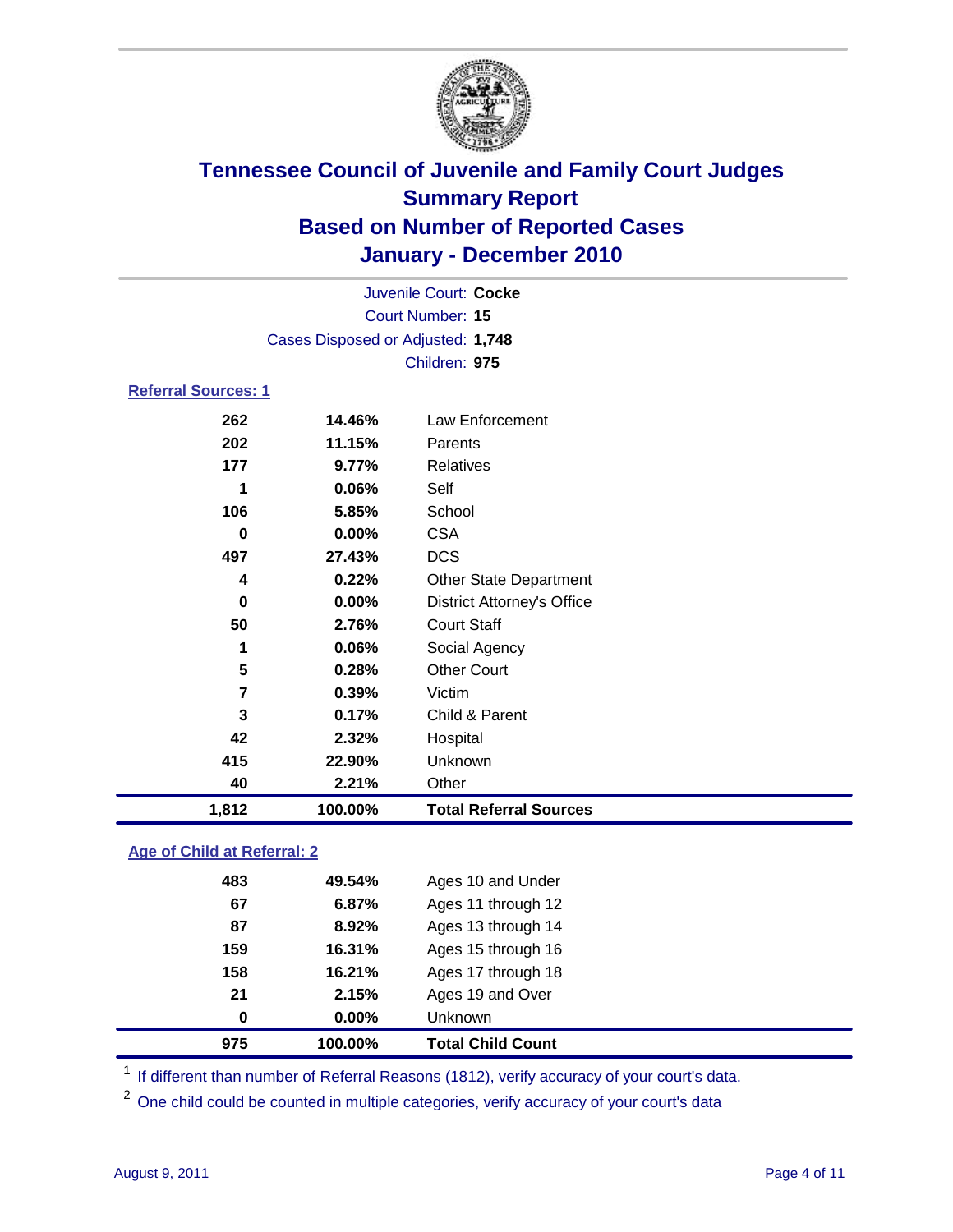

| Juvenile Court: Cocke                   |                                   |                          |  |  |
|-----------------------------------------|-----------------------------------|--------------------------|--|--|
|                                         | Court Number: 15                  |                          |  |  |
|                                         | Cases Disposed or Adjusted: 1,748 |                          |  |  |
|                                         |                                   | Children: 975            |  |  |
| Sex of Child: 1                         |                                   |                          |  |  |
| 532                                     | 54.56%                            | Male                     |  |  |
| 440                                     | 45.13%                            | Female                   |  |  |
| 3                                       | 0.31%                             | Unknown                  |  |  |
| 975                                     | 100.00%                           | <b>Total Child Count</b> |  |  |
| Race of Child: 1                        |                                   |                          |  |  |
| 896                                     | 91.90%                            | White                    |  |  |
| 27                                      | 2.77%                             | African American         |  |  |
| $\mathbf{2}$                            | 0.21%                             | Native American          |  |  |
| 1                                       | 0.10%                             | Asian                    |  |  |
| 25                                      | 2.56%                             | Mixed                    |  |  |
| 24                                      | 2.46%                             | Unknown                  |  |  |
| 975                                     | 100.00%                           | <b>Total Child Count</b> |  |  |
| <b>Hispanic Origin: 1</b>               |                                   |                          |  |  |
| 36                                      | 3.69%                             | Yes                      |  |  |
| 755                                     | 77.44%                            | <b>No</b>                |  |  |
| 184                                     | 18.87%                            | Unknown                  |  |  |
| 975                                     | 100.00%                           | <b>Total Child Count</b> |  |  |
| <b>School Enrollment of Children: 1</b> |                                   |                          |  |  |
| 466                                     | 47.79%                            | Yes                      |  |  |
| 159                                     | 16.31%                            | No                       |  |  |
| 350                                     | 35.90%                            | Unknown                  |  |  |
| 975                                     | 100.00%                           | <b>Total Child Count</b> |  |  |

One child could be counted in multiple categories, verify accuracy of your court's data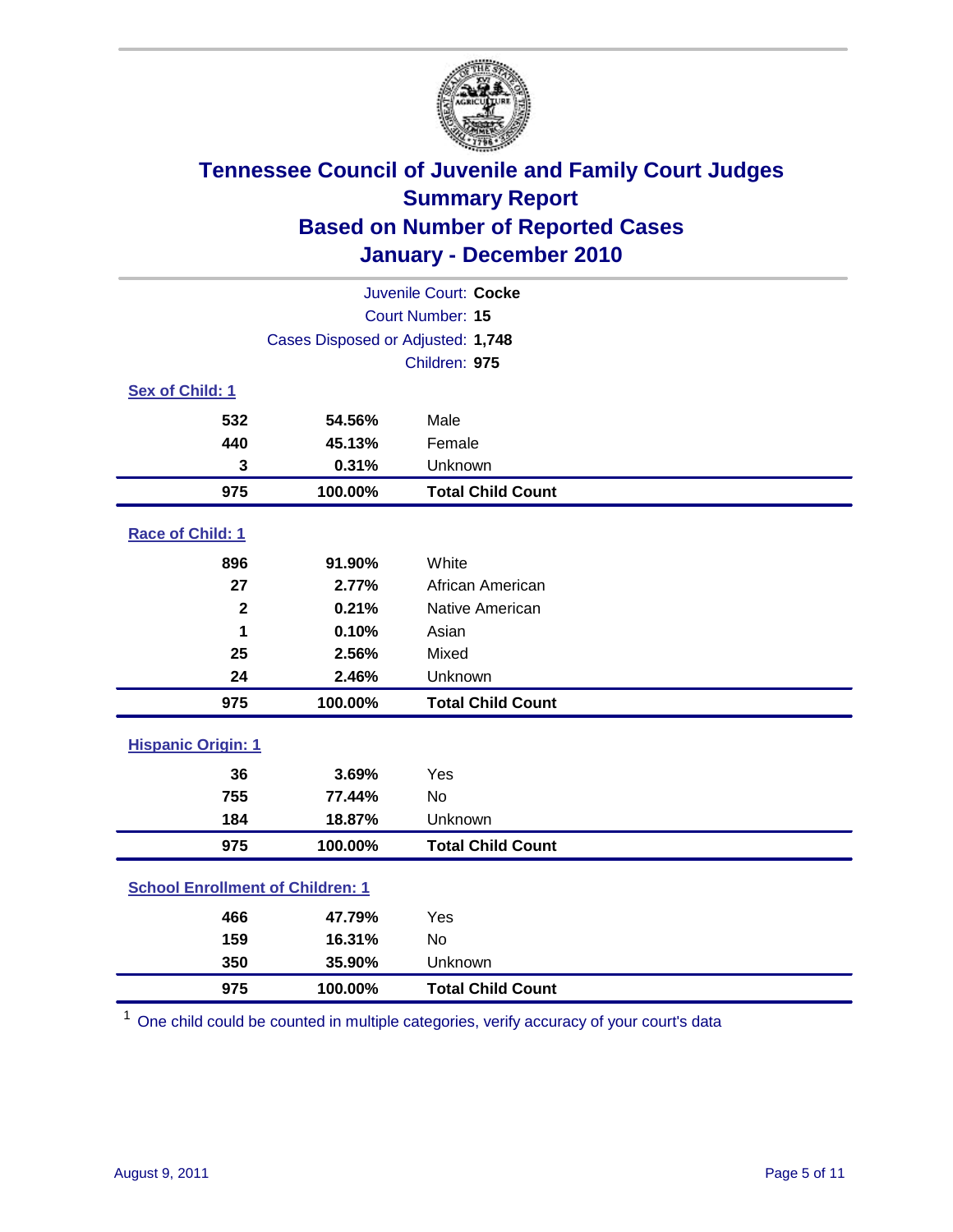

Court Number: **15** Juvenile Court: **Cocke** Cases Disposed or Adjusted: **1,748** Children: **975**

### **Living Arrangement of Child at Time of Referral: 1**

| 975 | 100.00%  | <b>Total Child Count</b>     |
|-----|----------|------------------------------|
| 13  | 1.33%    | Other                        |
| 349 | 35.79%   | Unknown                      |
| 5   | 0.51%    | Independent                  |
| 1   | 0.10%    | In an Institution            |
| 0   | $0.00\%$ | In a Residential Center      |
| 5   | 0.51%    | In a Group Home              |
| 65  | 6.67%    | With Foster Family           |
| 6   | 0.62%    | With Adoptive Parents        |
| 120 | 12.31%   | <b>With Relatives</b>        |
| 58  | 5.95%    | <b>With Father</b>           |
| 220 | 22.56%   | <b>With Mother</b>           |
| 5   | 0.51%    | With Mother and Stepfather   |
| 2   | 0.21%    | With Father and Stepmother   |
| 126 | 12.92%   | With Both Biological Parents |
|     |          |                              |

### **Type of Detention: 2**

| 1.748 | 100.00%  | <b>Total Detention Count</b> |
|-------|----------|------------------------------|
| 1     | 0.06%    | Other                        |
| 1,714 | 98.05%   | Does Not Apply               |
| 3     | 0.17%    | <b>Unknown</b>               |
| 0     | $0.00\%$ | <b>Psychiatric Hospital</b>  |
| 1     | 0.06%    | Jail - No Separation         |
| 0     | $0.00\%$ | Jail - Partial Separation    |
| 0     | 0.00%    | Jail - Complete Separation   |
| 28    | 1.60%    | Juvenile Detention Facility  |
| 1     | 0.06%    | Non-Secure Placement         |
|       |          |                              |

<sup>1</sup> One child could be counted in multiple categories, verify accuracy of your court's data

<sup>2</sup> If different than number of Cases (1748) verify accuracy of your court's data.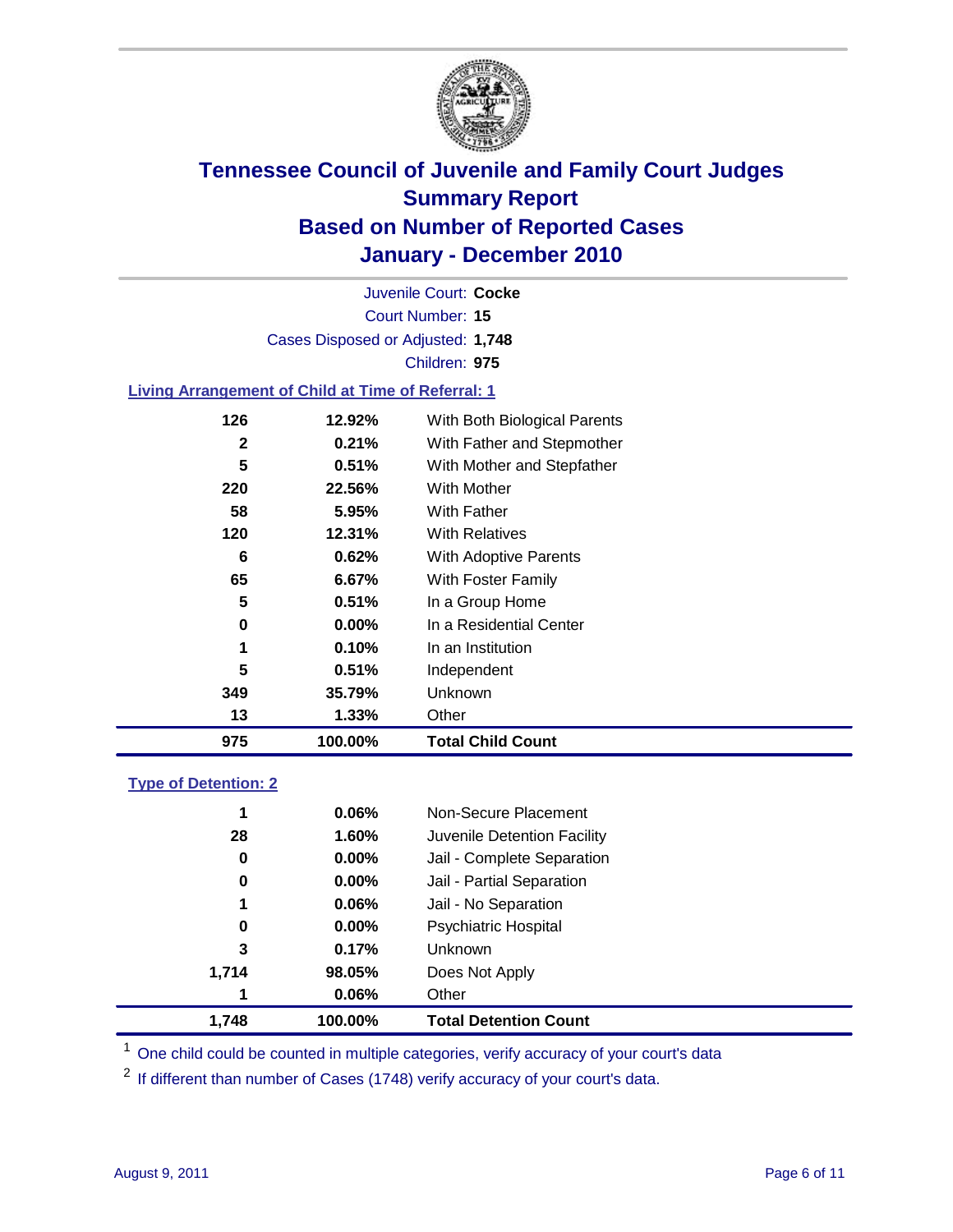

|                                                    | Juvenile Court: Cocke<br>Court Number: 15 |                                      |  |  |  |
|----------------------------------------------------|-------------------------------------------|--------------------------------------|--|--|--|
|                                                    |                                           |                                      |  |  |  |
|                                                    | Cases Disposed or Adjusted: 1,748         |                                      |  |  |  |
|                                                    |                                           | Children: 975                        |  |  |  |
| <b>Placement After Secure Detention Hearing: 1</b> |                                           |                                      |  |  |  |
| 13                                                 | 0.74%                                     | Returned to Prior Living Arrangement |  |  |  |
| 10                                                 | 0.57%                                     | Juvenile Detention Facility          |  |  |  |
| 1                                                  | 0.06%                                     | Jail                                 |  |  |  |
| 3                                                  | 0.17%                                     | Shelter / Group Home                 |  |  |  |
| $\mathbf 0$                                        | 0.00%                                     | <b>Foster Family Home</b>            |  |  |  |
| $\bf{0}$                                           | 0.00%                                     | Psychiatric Hospital                 |  |  |  |
| 2                                                  | 0.11%                                     | Unknown                              |  |  |  |
| 1,717                                              | 98.23%                                    | Does Not Apply                       |  |  |  |
| 2                                                  | 0.11%                                     | Other                                |  |  |  |
| 1,748                                              | 100.00%                                   | <b>Total Placement Count</b>         |  |  |  |
|                                                    |                                           |                                      |  |  |  |
| <b>Intake Actions: 2</b>                           |                                           |                                      |  |  |  |
| 1,677                                              | 92.55%                                    | <b>Petition Filed</b>                |  |  |  |
| 2                                                  | 0.11%                                     | <b>Motion Filed</b>                  |  |  |  |
| 25                                                 | 1.38%                                     | <b>Citation Processed</b>            |  |  |  |
| 18                                                 | 0.99%                                     | Notification of Paternity Processed  |  |  |  |
| 17                                                 | 0.94%                                     | Scheduling of Judicial Review        |  |  |  |
| $\bf{0}$                                           | 0.00%                                     | Scheduling of Administrative Review  |  |  |  |
| 44                                                 | 2.43%                                     | Scheduling of Foster Care Review     |  |  |  |
| 5                                                  | 0.28%                                     | Unknown                              |  |  |  |
| $\overline{\mathbf{2}}$                            | 0.11%                                     | Does Not Apply                       |  |  |  |
| 22                                                 | 1.21%                                     | Other                                |  |  |  |
| 1,812                                              | 100.00%                                   | <b>Total Intake Count</b>            |  |  |  |

<sup>1</sup> If different than number of Cases (1748) verify accuracy of your court's data.

<sup>2</sup> If different than number of Referral Reasons (1812), verify accuracy of your court's data.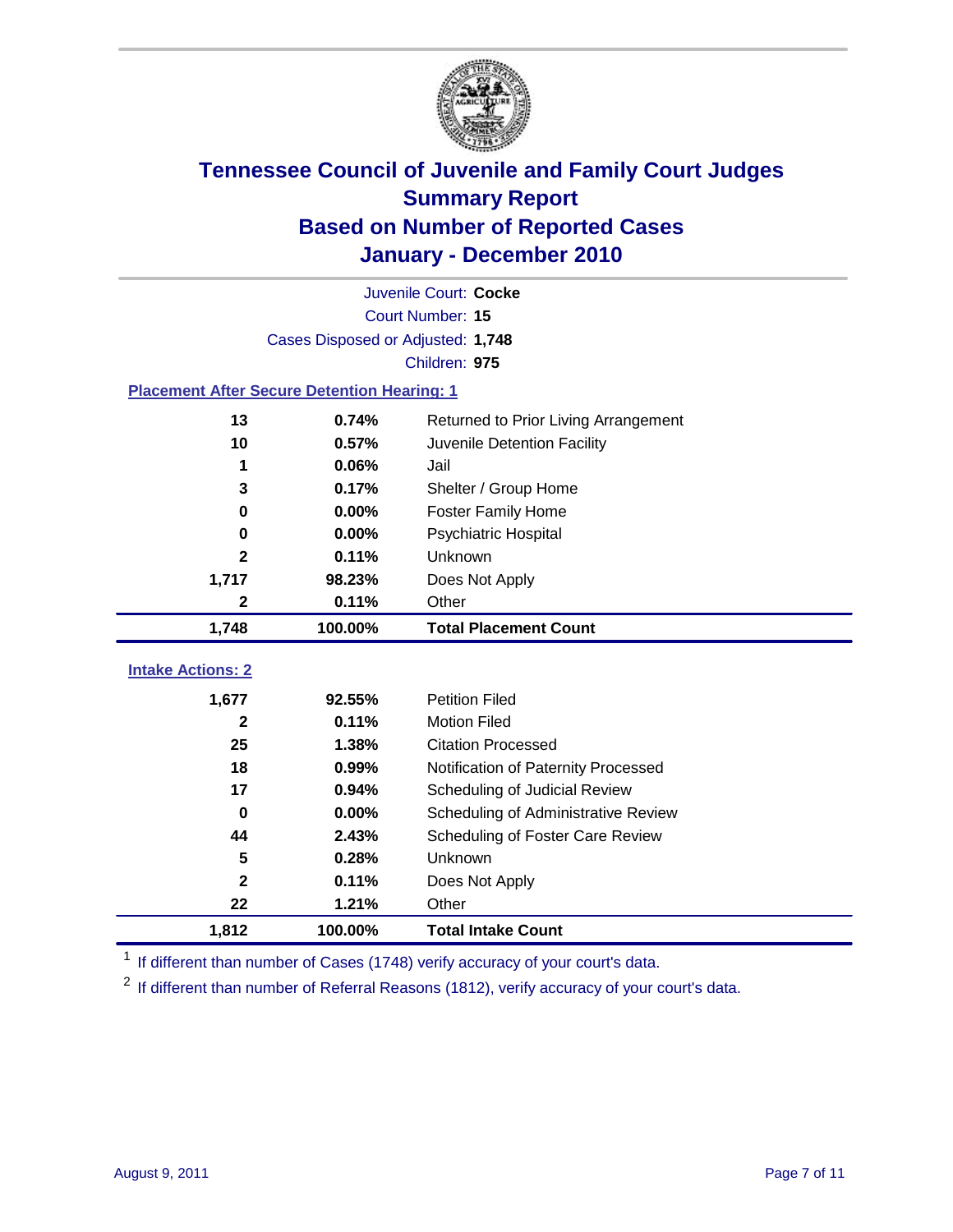

Court Number: **15** Juvenile Court: **Cocke** Cases Disposed or Adjusted: **1,748** Children: **975**

### **Last Grade Completed by Child: 1**

| 975 | 100.00% | <b>Total Child Count</b>     |
|-----|---------|------------------------------|
| 9   | 0.92%   | Other                        |
| 354 | 36.31%  | Unknown                      |
| 4   | 0.41%   | <b>Never Attended School</b> |
| 5   | 0.51%   | Graduated                    |
| 1   | 0.10%   | <b>GED</b>                   |
| 0   | 0.00%   | Non-Graded Special Ed        |
| 3   | 0.31%   | 12th Grade                   |
| 91  | 9.33%   | 11th Grade                   |
| 82  | 8.41%   | 10th Grade                   |
| 68  | 6.97%   | 9th Grade                    |
| 49  | 5.03%   | 8th Grade                    |
| 23  | 2.36%   | 7th Grade                    |
| 18  | 1.85%   | 6th Grade                    |
| 23  | 2.36%   | 5th Grade                    |
| 17  | 1.74%   | 4th Grade                    |
| 19  | 1.95%   | 3rd Grade                    |
| 17  | 1.74%   | 2nd Grade                    |
| 16  | 1.64%   | 1st Grade                    |
| 22  | 2.26%   | Kindergarten                 |
| 20  | 2.05%   | Preschool                    |
| 134 | 13.74%  | Too Young for School         |

### **Enrolled in Special Education: 1**

| 39  | 4.00%   | Yes                      |
|-----|---------|--------------------------|
| 585 | 60.00%  | No                       |
| 351 | 36.00%  | Unknown                  |
| 975 | 100.00% | <b>Total Child Count</b> |

One child could be counted in multiple categories, verify accuracy of your court's data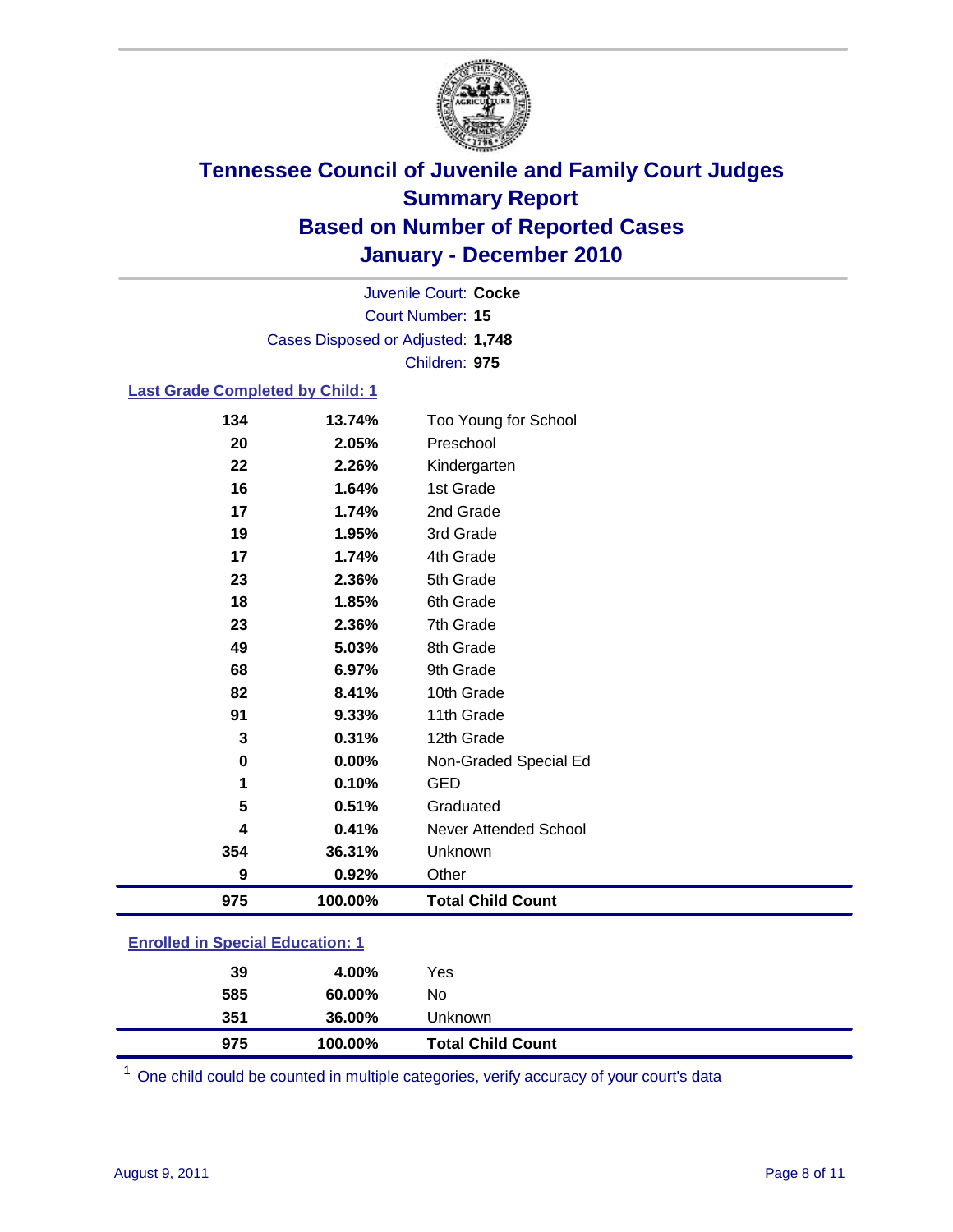

|       | Juvenile Court: Cocke             |                           |  |  |
|-------|-----------------------------------|---------------------------|--|--|
|       | Court Number: 15                  |                           |  |  |
|       | Cases Disposed or Adjusted: 1,748 |                           |  |  |
|       | Children: 975                     |                           |  |  |
|       | <b>Action Executed By: 1</b>      |                           |  |  |
| 1,742 | 96.14%                            | Judge                     |  |  |
| 0     | $0.00\%$                          | Magistrate                |  |  |
| 60    | 3.31%                             | <b>YSO</b>                |  |  |
| 10    | 0.55%                             | Other                     |  |  |
| 0     | 0.00%                             | Unknown                   |  |  |
| 1,812 | 100.00%                           | <b>Total Action Count</b> |  |  |

### **Formal / Informal Actions: 1**

| 133   | 7.34%    | Dismissed                                        |
|-------|----------|--------------------------------------------------|
|       | $0.06\%$ | Retired / Nolle Prosequi                         |
| 142   | 7.84%    | <b>Complaint Substantiated Delinquent</b>        |
| 117   | 6.46%    | <b>Complaint Substantiated Status Offender</b>   |
| 418   | 23.07%   | <b>Complaint Substantiated Dependent/Neglect</b> |
| 0     | $0.00\%$ | <b>Complaint Substantiated Abused</b>            |
| 0     | $0.00\%$ | <b>Complaint Substantiated Mentally III</b>      |
| 132   | 7.28%    | Informal Adjustment                              |
| 3     | 0.17%    | <b>Pretrial Diversion</b>                        |
| 1     | $0.06\%$ | <b>Transfer to Adult Court Hearing</b>           |
| 0     | $0.00\%$ | Charges Cleared by Transfer to Adult Court       |
| 0     | $0.00\%$ | Special Proceeding                               |
| 190   | 10.49%   | <b>Review Concluded</b>                          |
| 3     | 0.17%    | Case Held Open                                   |
| 672   | 37.09%   | Other                                            |
| 0     | $0.00\%$ | <b>Unknown</b>                                   |
| 1,812 | 100.00%  | <b>Total Action Count</b>                        |

<sup>1</sup> If different than number of Referral Reasons (1812), verify accuracy of your court's data.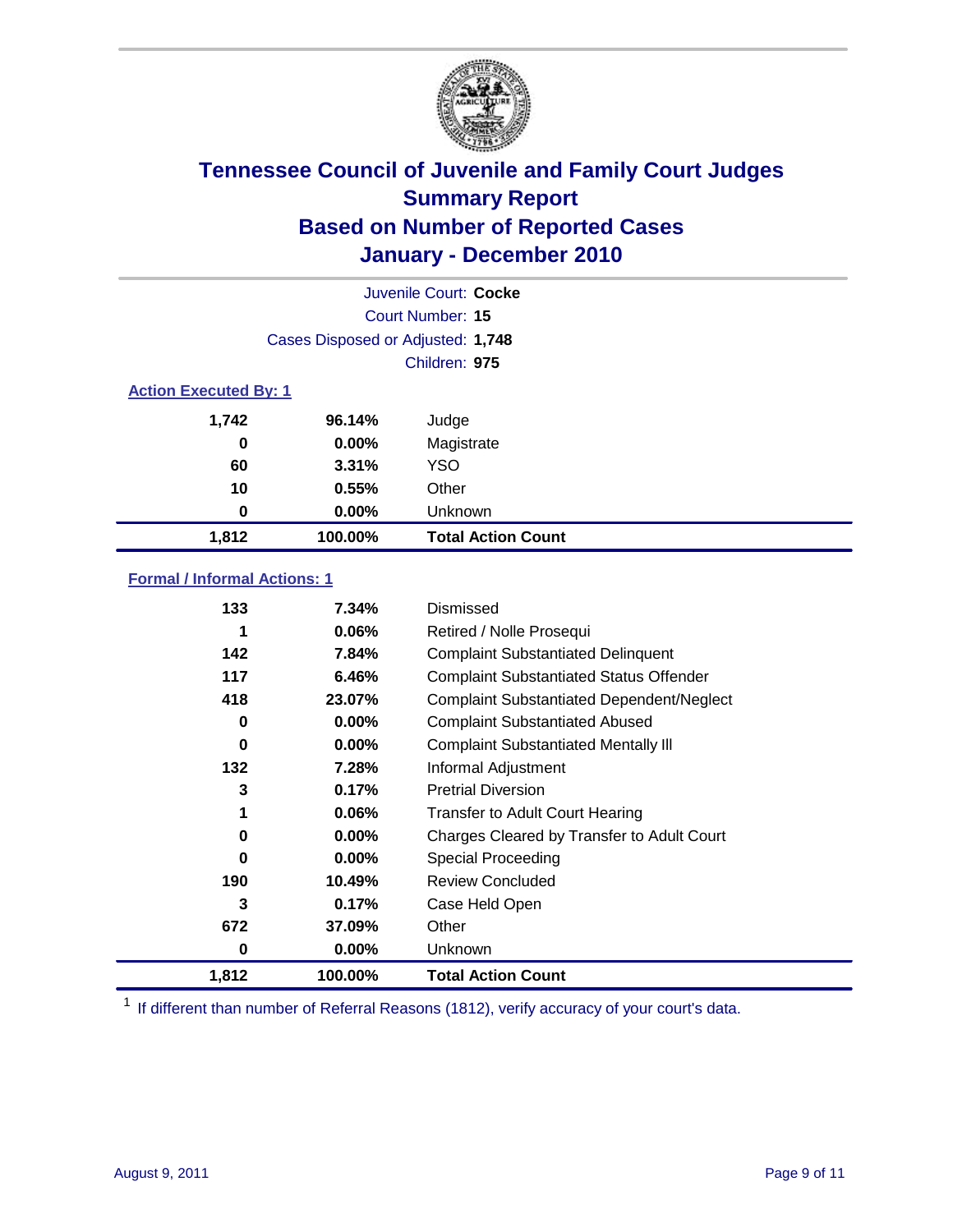

|                       |                                   | Juvenile Court: Cocke                                 |
|-----------------------|-----------------------------------|-------------------------------------------------------|
|                       |                                   | <b>Court Number: 15</b>                               |
|                       | Cases Disposed or Adjusted: 1,748 |                                                       |
|                       |                                   | Children: 975                                         |
| <b>Case Outcomes:</b> |                                   | There can be multiple outcomes for one child or case. |
| 223                   | 8.17%                             | <b>Case Dismissed</b>                                 |
| $\mathbf{2}$          | 0.07%                             | Case Retired or Nolle Prosequi                        |
| 60                    | 2.20%                             | Warned / Counseled                                    |
| 3                     | 0.11%                             | <b>Held Open For Review</b>                           |
| 22                    | 0.81%                             | Supervision / Probation to Juvenile Court             |
| 0                     | 0.00%                             | <b>Probation to Parents</b>                           |
| 1                     | 0.04%                             | Referral to Another Entity for Supervision / Service  |
| 17                    | 0.62%                             | Referred for Mental Health Counseling                 |
| 62                    | 2.27%                             | Referred for Alcohol and Drug Counseling              |
| 0                     | 0.00%                             | <b>Referred to Alternative School</b>                 |
| 0                     | 0.00%                             | Referred to Private Child Agency                      |
| 8                     | 0.29%                             | Referred to Defensive Driving School                  |
| 0                     | 0.00%                             | Referred to Alcohol Safety School                     |
| 0                     | 0.00%                             | Referred to Juvenile Court Education-Based Program    |
| 14                    | 0.51%                             | Driver's License Held Informally                      |
| 0                     | 0.00%                             | <b>Voluntary Placement with DMHMR</b>                 |
| 0                     | 0.00%                             | <b>Private Mental Health Placement</b>                |
| 0                     | 0.00%                             | <b>Private MR Placement</b>                           |
| 0                     | 0.00%                             | Placement with City/County Agency/Facility            |
| 0                     | 0.00%                             | Placement with Relative / Other Individual            |
| 44                    | 1.61%                             | Fine                                                  |
| 25                    | 0.92%                             | <b>Public Service</b>                                 |
| 24                    | 0.88%                             | Restitution                                           |
| 0                     | 0.00%                             | <b>Runaway Returned</b>                               |
| 111                   | 4.07%                             | No Contact Order                                      |
| <u>21</u>             | $0.77\%$                          | Injunction Other than No Contact Order                |
| 20                    | 0.73%                             | <b>House Arrest</b>                                   |
| 0                     | 0.00%                             | <b>Court Defined Curfew</b>                           |
| 0                     | 0.00%                             | Dismissed from Informal Adjustment                    |
| 0                     | 0.00%                             | <b>Dismissed from Pretrial Diversion</b>              |
| 7                     | 0.26%                             | Released from Probation                               |
| 1                     | 0.04%                             | <b>Transferred to Adult Court</b>                     |
| 0                     | $0.00\%$                          | <b>DMHMR Involuntary Commitment</b>                   |